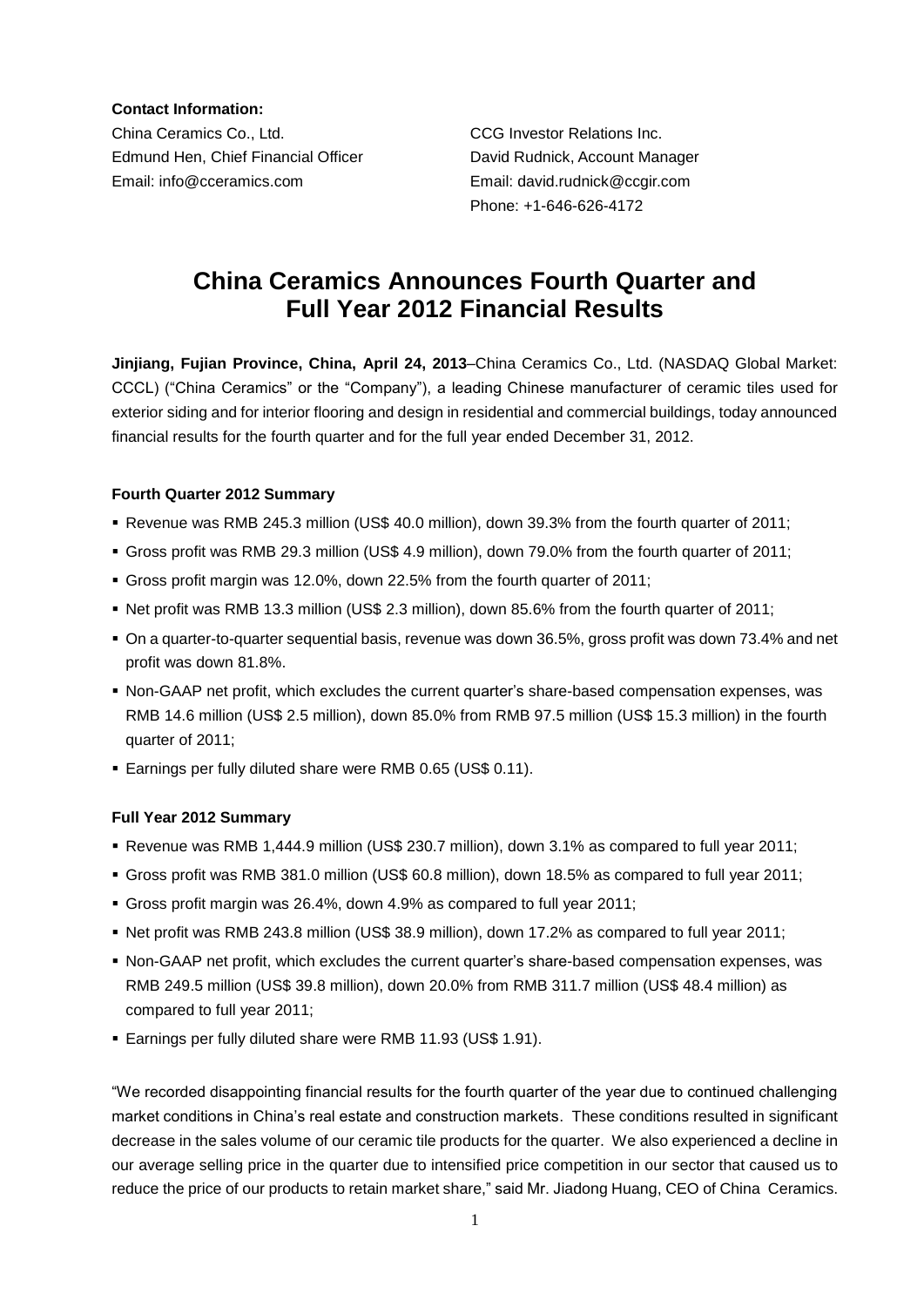"Despite the quarter's results, we believe that the operating fundamentals of our business are sound. In order to adjust to current market conditions and reduce operating costs, we shut down some plant capacity during the fourth quarter. We are currently utilizing production facilities capable of producing 46 million square meters per year out of a total annual productive capacity of 72 million square meters. We will continue to monitor the macroeconomic environment and act prudently in terms of utilizing our full production capacity. We are cautiously optimistic about an increase in demand and a rebound in pricing beginning in the second quarter of 2013 that would enable us to increase the utilization of our new and modern production capabilities."

"We will continue to enhance our ceramic tile product offerings and competitive profile in order to reach more customers in China and abroad. We continue to be strategically positioned as a producer of high-end ceramic tiles that are becoming standard in many new construction and development projects. We are confident that our modern technologies and cost efficiencies will enable us to adapt to the operating pressures of today's challenging market environment and successfully execute upon our long-term strategy, which is to be a market leader in producing specialized building materials products," Mr. Huang continued.

"The urbanization and demographic trends in China are a long-term phenomenon that will lead to future demand for our products as current real estate fluctuations moderate over time. Even as we adopt measures in the short-term to enable us to reach our customers more effectively, we are confident that the branding and market positioning that enabled us to become a premier ceramic tile producer will generate sound financial metrics once the building materials sector returns to more normalized conditions," CEO Jiadong Huang concluded.

#### **Fourth Quarter 2012 Results**

**Revenue** for the fourth quarter ended December 31, 2012 was RMB 245.3 million (US\$ 40.0 million), down 39.3% from RMB 404.5 million (US\$ 63.8 million) for the fourth quarter ended December 31, 2011. The year-over-year decrease in revenue was primarily driven by a 29.8% decrease in the sales volume of ceramic tiles to 8.7 million square meters in the fourth quarter of 2012 from 12.4 million square meters in the fourth quarter of 2011. The decrease in revenue was also driven by a 13.8% decrease in the Company's average selling price, which decreased in the fourth quarter of 2012 to RMB 28.2 per square meter compared to RMB 32.7 per square meter in the comparable quarter of 2011. The Company attributes its reduced sales volume to the continued challenging business conditions in China's real estate sector. Beginning in December 2012, the Company reduced the selling price of its ceramic tile products to be competitive in the market and maintain its market share. The Company believes that the decrease in the pricing of its ceramic tile products is temporary and that product pricing will revert to normal levels once business conditions improve.

**Gross profit** for the fourth quarter ended December 31, 2012 was RMB 29.3 million (US\$ 4.9 million), down 79.0% from RMB 139.4 million (US\$ 21.9 million) for the fourth quarter ended December 31, 2011. The year-over-year decrease in gross profit was attributable to lower sales volume and the decrease in the average selling price of the Company's ceramic tiles in the quarter. Gross profit margin was 12.0% for the fourth quarter ended December 31, 2012 compared to 34.5% for the same period in 2011. The year-over-year decrease in gross profit margin for the fourth quarter was caused by a decrease in the average selling price of ceramic tiles in the quarter.

**Administrative expenses** for the fourth quarter ended December 31, 2012 were RMB 6.6 million (US\$ 1.1 million), down 45.9% from RMB 12.2 million (US\$ 1.9 million) in the fourth quarter of 2011. The year-over-year decrease in administrative expenses was primarily due to a reduction to RMB 1.3 million (US\$ 0.2 million) of non-cash share-based compensation expenses related to the 2010 Incentive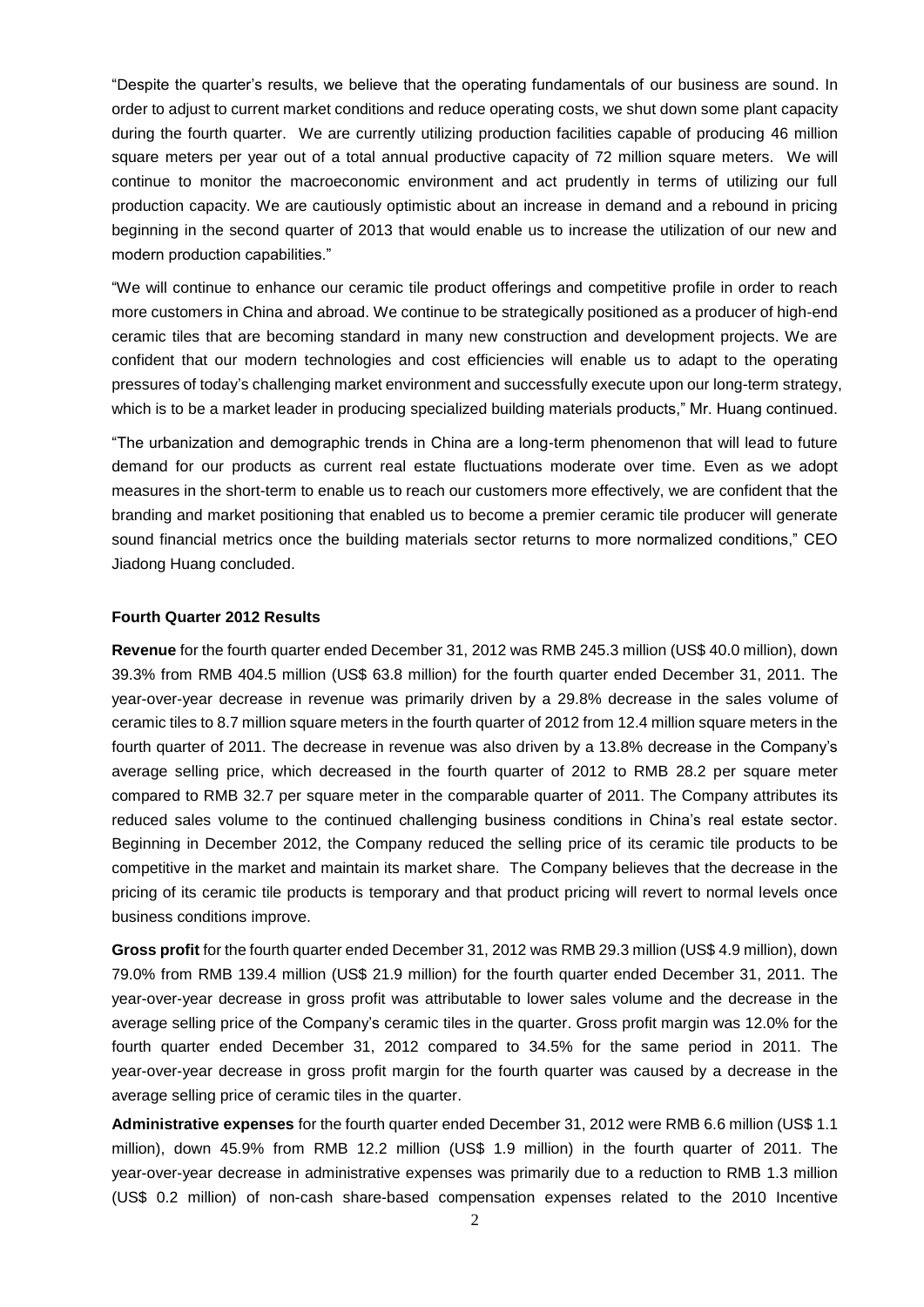Compensation Plan. The comparable non-cash share-based expenses were RMB 5.4 million (US\$ 0.8 million) in the same period in 2011. It is expected that additional non-cash share-based compensation expenses of approximately RMB 2.4 million (US\$ 0.4 million) will be incurred between January 2013 to January 2014.

**Profit from operations before taxation** for the fourth quarter ended December 31, 2012 was RMB 18.6 million (US\$ 3.2 million), down 85.2% from RMB 125.4 million (US\$ 19.7 million) in the fourth quarter of 2011. The year-over-year decrease in profit from operations was primarily the result of lower gross profit in the fourth quarter of 2012.

**Net profit** for the fourth quarter ended December 31, 2012 was RMB 13.3 million (US\$ 2.3 million), down 85.6% from RMB 92.2 million (US\$ 14.5 million) in the comparable period of 2011. The year-over-year decrease in net profit was primarily the result of lower gross profit in the fourth quarter of 2012.

**Earnings per fully diluted share** were RMB 0.65 (US\$ 0.11) for the fourth quarter ended December 31, 2012, down 85.6% from RMB 4.51 (US\$ 0.71) over the same period in 2011. Earnings per fully diluted share in the fourth quarter of 2012 and 2011 were computed using 20.4 million shares.

**Non-GAAP profit before taxation,** which excludes share-based compensation expenses, was RMB 19.9 million (US\$ 3.4 million) in the fourth quarter ended December 31, 2012, down 84.8% from RMB 130.8 million (US\$ 20.6 million) in 2011.

**Non-GAAP net profit,** which excludes share-based compensation expenses, was RMB 14.6 million (US\$ 2.5 million) in the fourth quarter ended December 31, 2012, a decrease of 85.0% from RMB 97.5 million (US\$ 15.3 million) in the fourth quarter of 2011.

**Non-GAAP earnings per fully diluted share,** which excludes share-based compensation expenses, was RMB 0.71 (US\$ 0.12) in the fourth quarter ended December 31, 2012, down 85.1% from RMB 4.77 (US\$ 0.75) in the same period of 2011.

### **Full Year 2012 Results**

Revenue for the year ended December 31, 2012 decreased by 3.1% to RMB 1,444.9 million (US\$ 230.7 million) compared to the year ended December 31, 2011. Gross profit was RMB 381.0 million (US\$ 60.8 million), down 18.5% from RMB 467.2 million (US\$ 72.5 million) in the year ended December 31, 2011. Gross margin was 26.4% compared to 31.3% in the same period of 2011. Selling expenses were RMB 11.4 million (US\$ 1.8 million), compared to RMB 11.8 million (US\$ 1.8 million) in the same period of 2011. Administrative expenses were RMB 30.0 million (US\$ 4.8 million), compared to RMB 46.1 million (US\$ 7.1 million) for the same period of 2011. Net profit for the year ended December 31, 2012 was RMB 243.8 million (US\$ 38.9 million), down 17.2% from the same period of 2011. Non-GAAP net profit, which excludes share-based compensation expenses, was RMB 249.5 million (US\$ 39.8 million) for the year ended December 31, 2012, a decrease of 20.0% from RMB 311.7 million (US\$ 48.4 million) in the same period of 2011. Earnings per fully diluted share were RMB 11.93 (US\$ 1.91) for the year ended December 31, 2012 and RMB 12.21 (US\$ 1.95) on a non-GAAP basis, down from RMB 14.41 (US\$ 2.24) and RMB 15.26 (US\$ 2.37) on a non-GAAP basis in the same period of 2011. Earnings per fully diluted share for the year 2012 and 2011 were computed using 20.4 million shares.

### **Fourth Quarter 2012 Statements of Selected Financial Position Items**

 Cash and bank balances were RMB 89.4 million (US\$ 14.4 million) as of December 31, 2012, compared with RMB 42.1 million (US\$ 6.7 million) as of December 31, 2011. The increase in cash and bank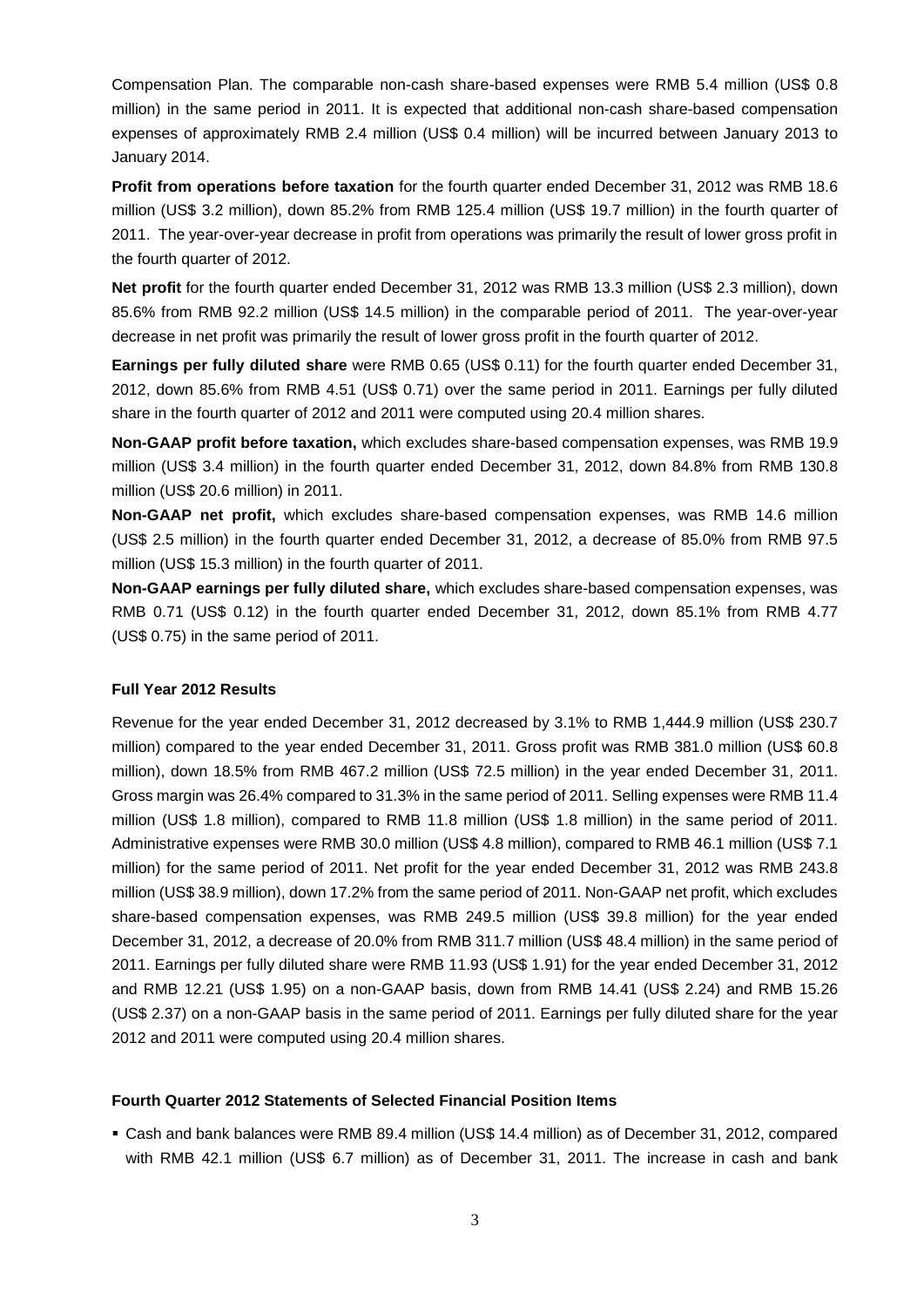balances was the result of sustained profits and reduced capital expenditures during the year ended December 31, 2012.

- Inventory turnover was 101 days as of December 31, 2012 compared with 84 days as of December 31, 2011. The increase in inventory turnover reflects the decrease in sales volume of ceramic titles, which resulted in slower moving of finished goods at year-end 2012.
- Trade receivables turnover was 117 days as of December 31, 2012 compared with 93 days as of December 31, 2011. The Company's trade receivables include a 17% value-added-tax ("VAT"), whereas reported revenue is net of VAT. Trade receivables turnover excluding VAT amounts was 100 days as of December 31, 2012 compared with 79 days as of December 31, 2011. The increase in average turnover days was mainly due to the Company having extended the credit period for certain customers to address funding pressures of those customers in the quarter ended December 31, 2012.
- Trade payables turnover was 64 days as of December 31, 2012 compared with 77 days as of December 31, 2011. The average turnover days were within the Company's normal credit period.

# **Liquidity and Capital Resources**

**Cash flow used in operating activities** was RMB 33.2 million (US\$ 5.2 million) for the quarter ended December 31, 2012, compared to RMB 67.3 million (US\$ 10.5 million) of cash flow generated from operating activities in the same period in 2011. The year-over-year decrease of RMB 100.5 million (US\$ 15.7 million) was mainly due to the decrease in revenue in this quarter and the extended credit period for certain customers at year-end 2012.

**Cash flow generated from investing activities** in the quarter ended December 31, 2012 was RMB 0.07 million (US\$ 0.01 million) due to interest received, compared to RMB 63.7 million (US\$ 10.3 million) of cash flow used in investing activities in the same period of 2011, due to acquisition of property, plant and equipment.

**Cash flow used in financing activities** was nil for the quarter ended December 31, 2012, as compared to RMB 10.0 million (US\$ 1.5 million) used in financing activities for the same period of 2011, due to the repayment of bank borrowings.

# **Plant Capacity and Capital Expenditures Update**

Given the continued challenging economic climate for real estate development and construction in China, the Company is currently utilizing plant facilities capable of producing 46 million square meters of ceramic tiles annually out of an annual production capacity out of 72 million square meters which is available to the Company. This represents a reduction in plant capacity from that utilized in the third quarter of 2012 capable of producing 56 million square meters of ceramic tiles annually. Our Hengda facility has an annual production capacity of 42 million square meters of ceramic tiles and we utilized capacity capable of producing 34 million square meters of ceramic tiles annually in the fourth quarter of 2012. Our Hengdali facility has an annual productive capacity of 30 million square meters and we utilized capacity capable of producing 12 million square meters of ceramic tiles annually in the fourth quarter of 2012.

Management reviews the levels of capital expenditures throughout the year and makes adjustments to its capital expenditures subject to market conditions. The Company had no capital expenditures in the first and second quarters of 2012, and used \$3 million in the third quarter for the replacement of old equipment at its Hengda facility. The company had no capital expenditures in the fourth quarter of 2012.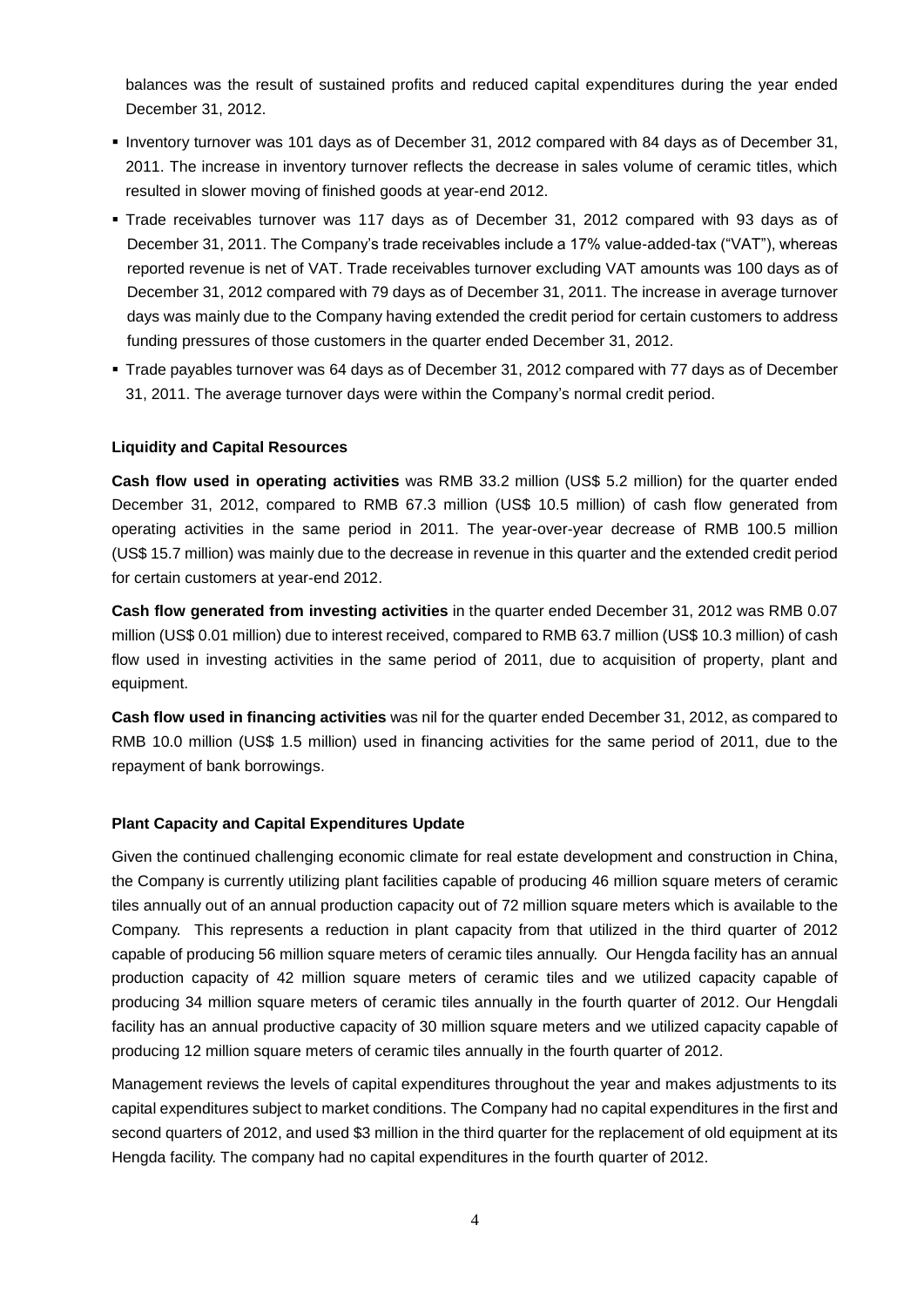#### **Business Outlook**

As a result of the slowdown in China's construction and real estate sectors, in the fourth quarter of 2012, the Company experienced a contraction in both its sales volume and average selling price related to both the comparable year-ago quarter and sequentially from the third quarter of 2012. The Company's sales volume (the amount of square meters of ceramic tile sold) decreased 29.8% in the fourth quarter relative to the comparable year-ago quarter and 28.7% from the third quarter of 2012. In addition, the average selling price of the Company's ceramic tiles decreased 13.7% in the fourth quarter relative to the comparable year-ago quarter and 2.5% from the third quarter of 2012. In the third quarter of 2012, the Company was able to largely offset a decline in its sales volume through an improved average selling price due to its customers' migration to higher margin ceramic tiles. However, due to the sluggish construction sector and intensified competition, the Company enacted a temporary strategy to reduce the average selling price of its ceramic tile products in the fourth quarter in order to hold its market position.

The Company was strategic in terms of determining those products for which it temporarily reduced prices in order to avoid a widespread predatory pricing environment or an erosion of its name brand. We believe that we needed to counter the actions of ceramic tile producers who did not previously compete with us but recently entered portions of our market with prices that were lower than normal. We decided to compete with these competitors head-on in order to retain our customers and market share.

Subsequent to the price cuts that the Company enacted in the fourth quarter, we experienced an increase in our average selling price in February and March from the lows that occurred in the December to January time frame, where we reduced our average selling price in order to meet competitors' sharp discounting and retain market share. Further, recent data from April shows a return to a lesser discount price environment which was in place prior to December of 2012.

As is widely known, China's real estate sector has been under pressure due to speculative activities and government policies that restricted construction with the intention to rein in rising prices. However, the Company sees some positive developments in recent reports that the government is urging local planning authorities to free up land supplies for housing development. It is possible that the government report due out in late April could outline a formal plan that would free up land supplies for housing which would spur real estate development and construction. Further, reports indicate that real estate developers have improved their liquidity as funding channels have reopened. These factors could support the beginning of new construction activity that would bode well for China's building materials sector and induce a change in the current market environment.

The Company's backlog of orders for delivery in the first quarter of 2013 is approximately RMB 141.9 million (US\$ 22.8 million), which would represent a year-over-year decrease in revenue for the first quarter of 2013 as compared to revenues recorded in the first quarter of 2012. This negative year-over-year comparison represents a change from previous quarters which had generally shown strong positive year-over-year comparisons. Under normal circumstances, the Company's backlog is an indicator of business in the next quarter, though it is subject to change as a result of unforeseen business conditions and events. The Company estimates that its sales volume of ceramic tiles in the first quarter of 2013 will be approximately 6.1 million square meters.

As indicated previously, the Company believes that this reduction has to do with a general slowdown in the real estate and construction sectors in China as customers are deferring orders and/or are waiting to start new projects. Further, some of the Company's customers may be delaying projects to see if the government adopts new policies to aid the construction industry. In terms of the construction sector's long-term fundamentals, continued urbanization and demographic trends favor the building of new residential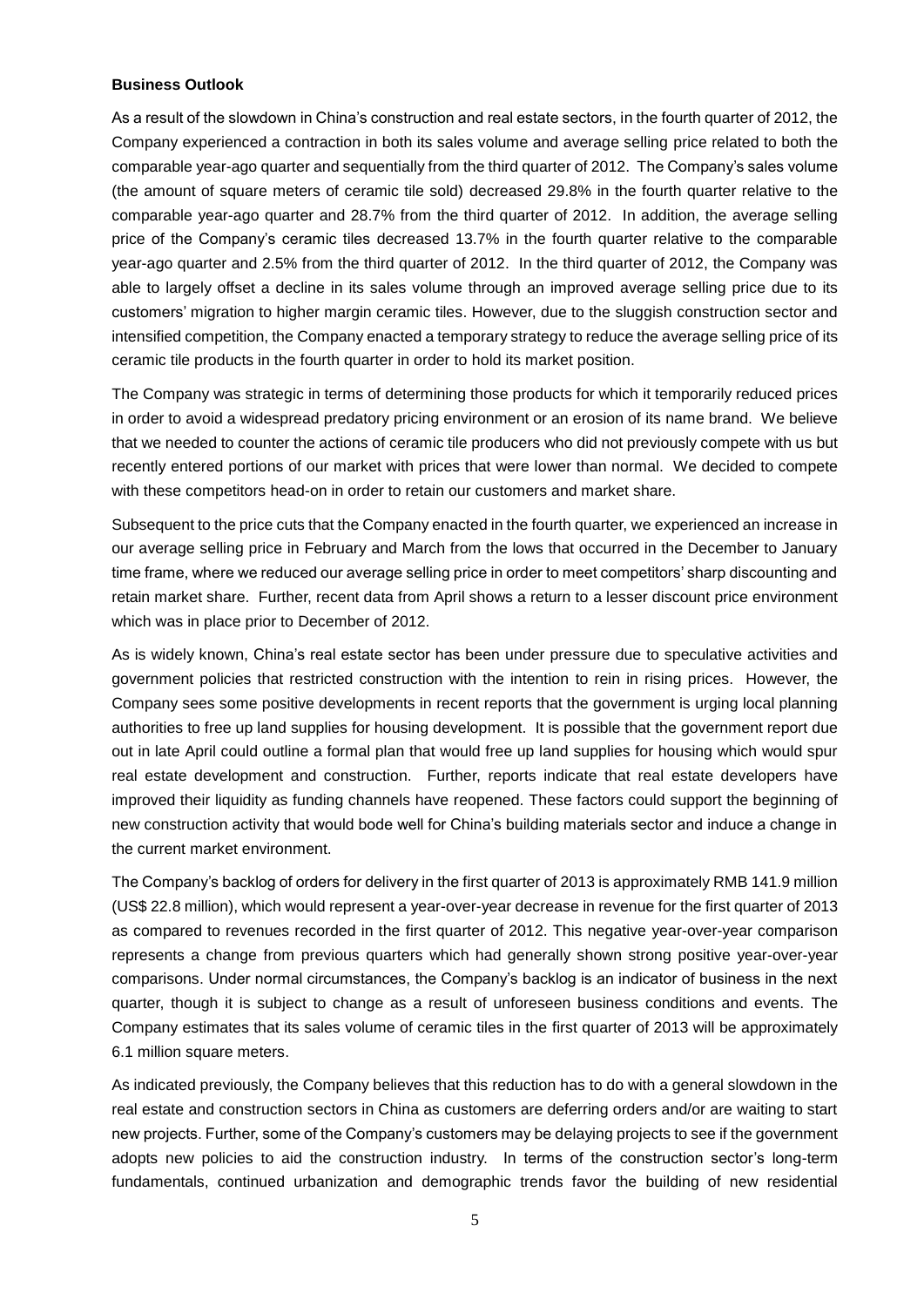properties in China, and government support for an increase in both affordable and senior housing should also generate opportunities for real estate development companies.

Given the slowdown in domestic demand, the Company believes that it is unlikely that it will bring the unused 26 million square meters of annual productive capacity online at its two facilities until macroeconomic conditions improve. The Company's utilization of its online productive capacity for its two facilities was 68.3% in the fourth quarter of 2012, a decrease from 86.6% in the third quarter of 2012.

To retain its competitive edge, the Company will maintain its currently wide range of product offerings and continue to augment it with new products from its research and development program which has the potential to result in products that realize higher margins. The Company believes that a core competitive advantage is its ability to innovate and introduce new products into the product mix for customers.

# **Dividends**

The Company announced that it will pay a semi-annual cash dividend of \$0.10 per share. The first two cash dividends will be payable on July 13, 2013 and January 14, 2014, with record dates of June 13, 2013 and December 13, 2013, respectively.

### **Conference Call Information**

The Company will host a conference call at 8:00 am ET on Wednesday, April 24, 2013. Listeners may access the call by dialing +1 (866) 395-5819 five to ten minutes prior to the scheduled conference call time. International callers should dial +1 (706) 643-6986. The conference participant pass code is 51415868. A replay of the conference call will be available for 14 days starting from 11:00 pm ET on April 24, 2013. To access the replay, dial +1 (855) 859-2056. International callers should dial +1 (404) 537-3406. The pass code is 51415868 for the replay.

#### **About China Ceramics Co., Ltd**

China Ceramics Co., Ltd. is a leading manufacturer of ceramic tiles in China. The Company's ceramic tiles are used for exterior siding, interior flooring, and design in residential and commercial buildings. China Ceramics' products, sold under the "Hengda" or "HD", "Hengdeli" or "HDL", the "TOERTO" and "WULIQIAO" brands, and the "Pottery Capital of Tang Dynasty" brands, are available in over 2,000 style, color and size combinations and are distributed through a network of exclusive distributors as well as directly to large property developers. For more information, please visit [http://www.cceramics.com.](http://www.cceramics.com/)

#### **Currency Convenience Translation**

The Company's financial information is stated in Renminbi ("RMB"). The translation of RMB amounts into United States dollars in the earning release is included solely for the convenience of readers. For statements of financial position data, translation of RMB into U.S. dollars has been made using historic spot exchange rates published by www.federalreserve.gov. For statements of comprehensive income data and statements of cash flows data, translation of RMB into U.S. dollars has been made using the average of historical daily exchange rates. Such translations should not be construed as representations that RMB amounts could be converted into U.S. dollars at that rate or any other rate, or to be the amounts that would have been reported under IFRS.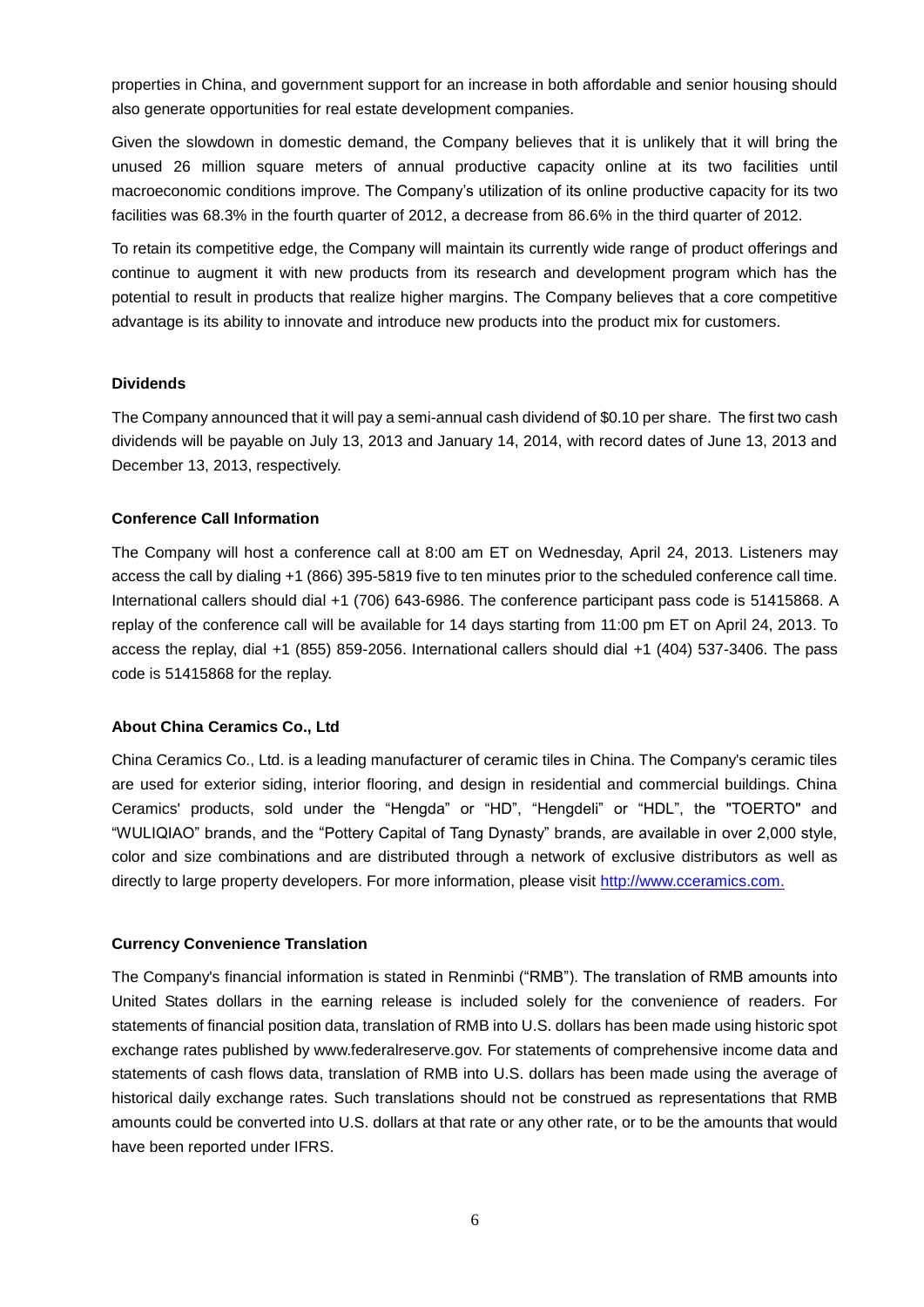#### *Safe Harbor Statement*

*Certain of the statements made in this press release are "forward-looking statements" within the meaning and protections of Section 27A of the Securities Act of 1933, as amended, and Section 21E of the Securities Exchange Act of 1934, as amended. Forward-looking statements include statements with respect to our beliefs, plans, objectives, goals, expectations, anticipations, assumptions, estimates, intentions, and future performance, and involve known and unknown risks, uncertainties and other factors, which may be beyond our control, and which may cause the actual results, performance, capital, ownership or achievements of the Company to be materially different from future results, performance or achievements expressed or implied by such forward-looking statements. All statements other than statements of historical fact are statements that could be forward-looking statements. You can identify these forward-looking statements through our use of words such as "may," "will," "anticipate," "assume," "should," "indicate," "would," "believe," "contemplate," "expect," "estimate," "continue," "plan," "point to," "project," "could," "intend," "target" and other similar words and expressions of the future.* 

*All written or oral forward-looking statements attributable to us are expressly qualified in their entirety by this cautionary notice, including, without limitation, those risks and uncertainties described in our annual report on Form 20-F for the year ended December 31, 2012 and otherwise in our SEC reports and filings, including the final prospectus for our offering. Such reports are available upon request from the Company, or from the Securities and Exchange Commission, including through the SEC's Internet website at http://www.sec.gov. We have no obligation and do not undertake to update, revise or correct any of the forward-looking statements after the date hereof, or after the respective dates on which any such statements otherwise are made.*

### **FINANCIAL TABLES FOLLOW**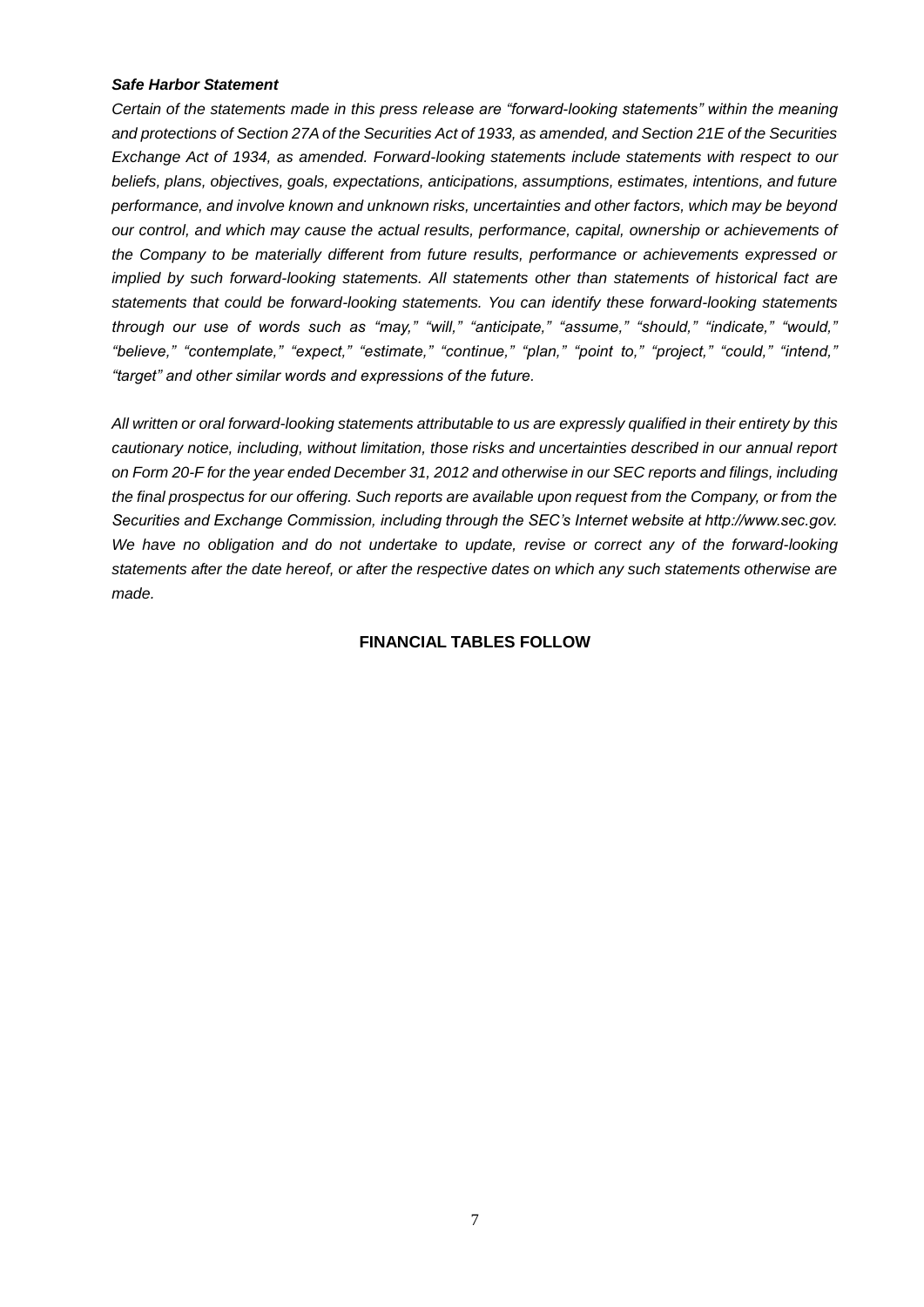# **CHINA CERAMICS CO., LTD. AND ITS SUBSIDIARIES CONDENSED CONSOLIDATED STATEMENTS OF FINANCIAL POSITION (RMB in thousands)**

|                                                  | As at<br>December 31, 2012 | As at<br>December 31, 2011 |
|--------------------------------------------------|----------------------------|----------------------------|
| <b>ASSETS AND LIABILITIES</b>                    |                            |                            |
| <b>Non-current assets</b>                        | 795,983                    |                            |
| Property, plant and equipment<br>Land use rights | 30,598                     | 843,429<br>31,267          |
| Goodwill                                         | 3,735                      | 3,735                      |
| Deferred tax asset                               | 1,059                      |                            |
|                                                  | 831,375                    | 878,431                    |
| <b>Current assets</b>                            |                            |                            |
| Inventories                                      | 290,603                    | 291,781                    |
| Trade receivables                                | 455,885                    | 473,209                    |
| Prepayments and other receivables                | 4,092                      | 26,377                     |
| Cash and bank balances                           | 89,448                     | 42,149                     |
|                                                  | 840,028                    | 833,516                    |
| <b>Current liabilities</b>                       |                            |                            |
| Trade payables                                   | 115,123                    | 252,682                    |
| Accrued liabilities and other payables           | 51,169                     | 44,349                     |
| Interest-bearing bank borrowings                 | 10,000                     | 125,000                    |
| Income tax payable                               | 869                        | 35,090                     |
|                                                  | 177,161                    | 457,121                    |
| <b>Non-current liabilities</b>                   |                            |                            |
| Long term borrowings                             | 50,000                     | 60,000                     |
| Deferred tax liabilities                         | 1,052                      | 1,087                      |
|                                                  | 51,052                     | 61,087                     |
| <b>Net current assets</b>                        | 662,867                    | 376,395                    |
| <b>Net assets</b>                                | 1,443,190                  | 1,193,739                  |
| <b>EQUITY</b>                                    |                            |                            |
| Total shareholders' equity                       | 1,443,190                  | 1,193,739                  |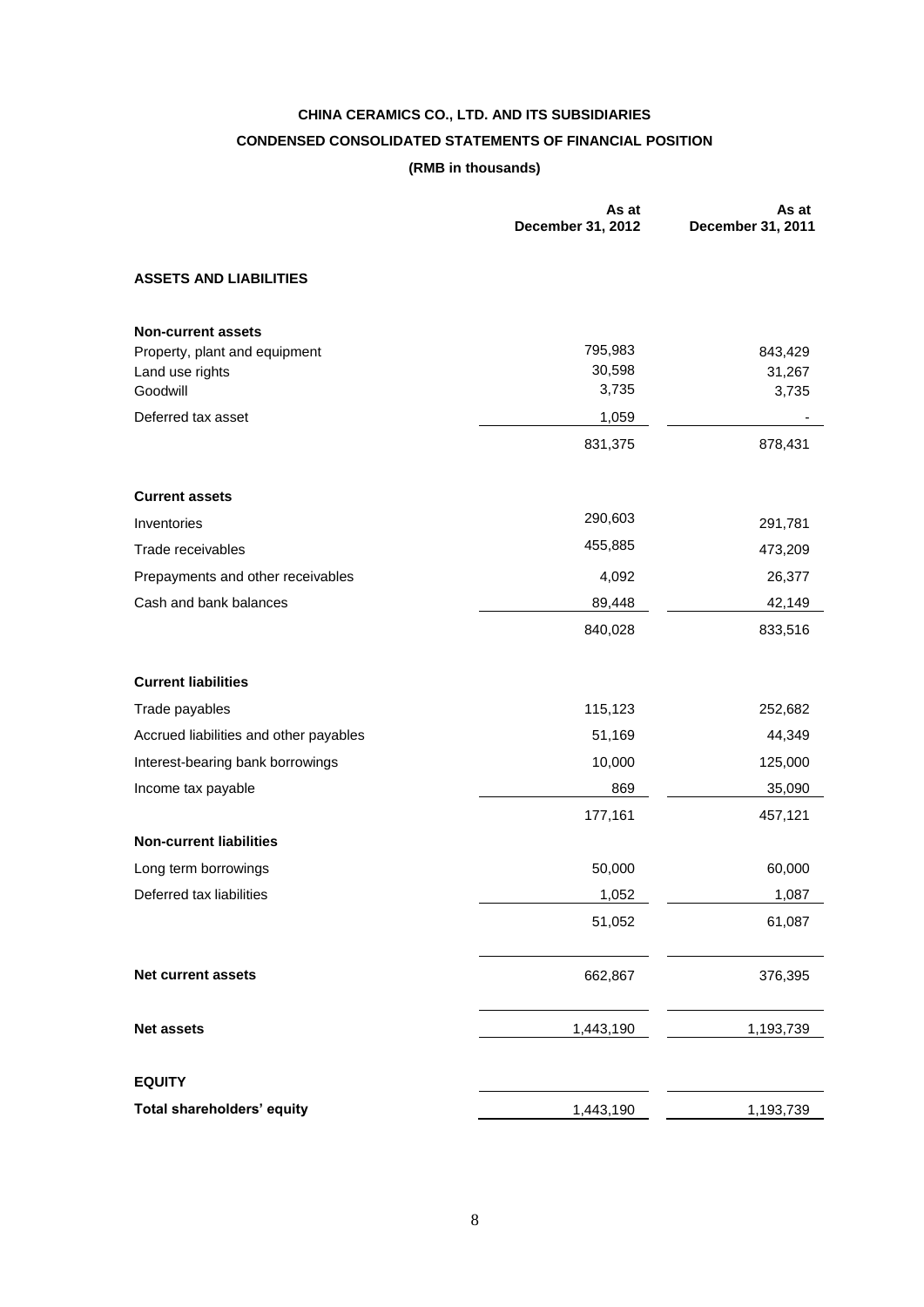# **CHINA CERAMICS CO., LTD. AND ITS SUBSIDIARIES**

# **CONDENSED CONSOLIDATED STATEMENT OF COMPREHENSIVE INCOME**

### **(RMB in thousands, except EPS and share data)**

|                                                 |                       | Three months ended | Year ended            |                       |                       |
|-------------------------------------------------|-----------------------|--------------------|-----------------------|-----------------------|-----------------------|
|                                                 | <b>December</b><br>31 | September<br>30    | <b>December</b><br>31 | <b>December</b><br>31 | <b>December</b><br>31 |
|                                                 | 2012                  | 2012               | 2011                  | 2012                  | 2011                  |
|                                                 | (Unaudited)           | (Unaudited)        | (Unaudited)           |                       |                       |
|                                                 |                       |                    |                       |                       |                       |
| Revenue                                         | 245,330               | 386,282            | 404,452               | 1,444,891             | 1,491,574             |
| Cost of Sales                                   | (216,004)             | (276,238)          | (265, 102)            | (1,063,892)           | (1,024,336)           |
| Gross profit                                    | 29,326                | 110,044            | 139,350               | 380,999               | 467,238               |
| Selling and distribution<br>expenses            | (2,591)               | (2,991)            | (3,093)               | (11, 378)             | (11, 832)             |
| Administrative expenses                         | (6,632)               | (6,611)            | (12, 199)             | (29, 974)             | (46,079)              |
| Finance costs                                   | (1, 189)              | (1,789)            | (3,771)               | (9,319)               | (11,067)              |
| Other income/(expenses)                         | (293)                 | (789)              | 5,148                 | (1, 565)              | 2,244                 |
| Profit before taxation                          | 18,621                | 97,864             | 125,435               | 328,763               | 400,504               |
| Income tax expense                              | (5, 338)              | (25, 053)          | (33, 265)             | (84, 932)             | (106, 065)            |
| Net Profit for the period                       | 13,283                | 72,811             | 92,170                | 243,831               | 294,439               |
| Attributable to:<br>Shareholders of the Company |                       |                    |                       |                       |                       |
| EPS-Basic                                       | 0.65                  | 3.56               | 4.51                  | 11.93                 | 14.41                 |
| EPS-Diluted                                     | 0.65                  | 3.56               | 4.51                  | 11.93                 | 14.41                 |
| Shares used in calculating basic<br><b>EPS</b>  |                       |                    |                       |                       |                       |
| <b>Basic</b>                                    | 20,430,838            | 20,430,838         | 20,430,838            | 20,430,838            | 20,430,838            |
| Diluted                                         | 20,430,838            | 20,430,838         | 20,430,838            | 20,430,838            | 20,430,838            |

# **CHINA CERAMICS CO., LTD. AND ITS SUBSIDIARIES**

#### **SALES VOLUME AND AVERAGE SELLING PRICE**

|                                                |                       | Three months ended                              | Year ended |                       |            |  |
|------------------------------------------------|-----------------------|-------------------------------------------------|------------|-----------------------|------------|--|
|                                                | <b>December</b><br>31 | <b>December</b><br><b>September</b><br>31<br>30 |            | <b>December</b><br>31 | December 3 |  |
|                                                | 2012                  | 2012                                            | 2011       | 2012                  | 2011       |  |
| Sales volume (square meters)                   | 8,686,025             | 12,196,187                                      | 12,355,462 | 46,168,354            | 52,163,367 |  |
| Average Selling Price (in<br>RMB/square meter) | 28.2                  | 31.7                                            | 32.7       | 31.3                  | 28.6       |  |
| Average Selling Price (in<br>USD/square meter) | 4.6                   | 5.1                                             | 5.2        | 5.0                   | 4.4        |  |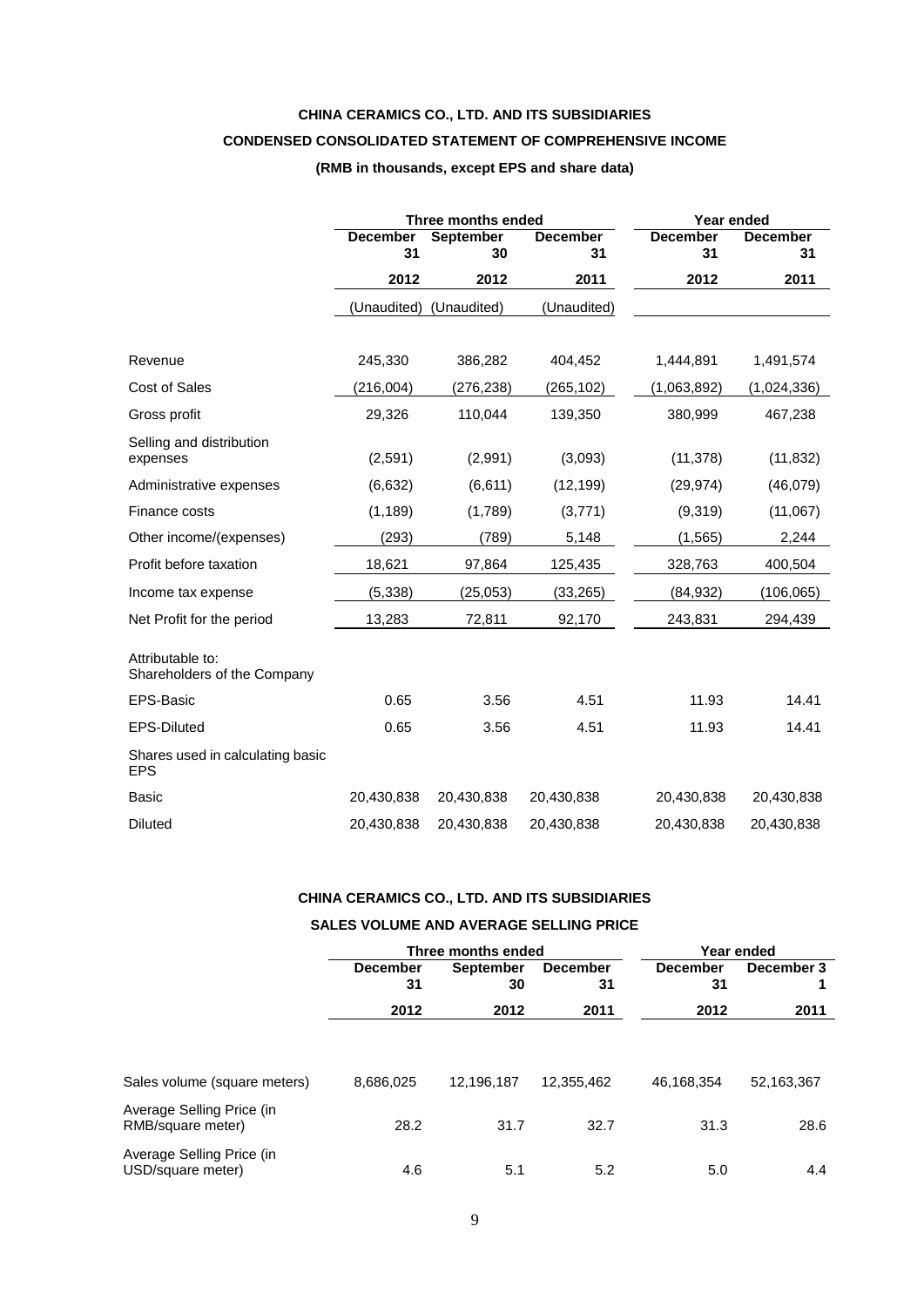# **CHINA CERAMICS CO., LTD. AND ITS SUBSIDIARIES CONDENSED CONSOLIDATED STATEMENTS OF CASH FLOWS**

**(RMB in thousands)**

|                                                                    |                   | Three months ended  |                   | Year ended      |                       |
|--------------------------------------------------------------------|-------------------|---------------------|-------------------|-----------------|-----------------------|
|                                                                    | <b>December</b>   | <b>September</b>    | <b>December</b>   | <b>December</b> | <b>December</b>       |
|                                                                    | 31                | 30                  | 31                | 31              | 31                    |
|                                                                    | 2012              | 2012                | 2011              | 2012            | 2011                  |
|                                                                    | (Unaudited)       | (Unaudited)         | (Unaudited)       |                 |                       |
|                                                                    |                   |                     |                   |                 |                       |
| Cash flows from operating activities                               |                   |                     |                   |                 |                       |
| Profit before taxation<br>Adjustments for                          | 18,621            | 97,864              | 125,435           | 328,763         | 400,504               |
| Amortization of land use rights<br>Depreciation of property, plant | 167               | 167                 | 167               | 669             | 669                   |
| and equipment<br>Loss on disposal of property,                     | 16,832            | 16,493              | 15,022            | 66,186          | 48,410                |
| plant and equipment                                                |                   | 512                 |                   | 512             | 1,155                 |
| Provision for inventory                                            | (3, 179)          | 1,576               |                   | 4,237           |                       |
| Share-based compensation                                           | 1,286             | 1,294               | 5,376             | 5,651           | 17,295                |
| Finance costs                                                      | 1,189             | 1,789               | 3,771             | 9,319           | 11,067                |
| Interest income                                                    | (72)              | (89)                | (63)              | (380)           | (494)                 |
| Operating profit before working capital                            | 34,844            | 119,606             | 149,708           | 414,957         |                       |
| Changes                                                            |                   |                     |                   |                 | 478,606<br>(114, 564) |
| (Increase)/decrease in inventories<br>(Increase)/decrease in trade | 53,927            | (8,781)             | (35, 304)         | (3,059)         |                       |
| receivables<br>(Increase)/decrease in other                        | 22,563            | 37,511              | 2,904             | 17,324          | (190, 233)            |
| receivables and prepayments                                        | (2,783)           | 6,628               | (10, 943)         | 22,285          | (17, 470)             |
| Increase/(decrease) in trade payables                              | (119, 162)        | (22, 957)           | (6,957)           | (137, 559)      | 74,301                |
| Increase/(decrease) in accrued                                     |                   |                     |                   |                 |                       |
| liabilities and other payables                                     | 3,934<br>(6, 677) | (1, 104)<br>130,903 | (2,041)<br>97,367 | 6,870           | (1,760)               |
| Cash generated from operations                                     |                   |                     |                   | 320,818         | 228,880<br>(11,067)   |
| Interest paid                                                      | (1, 142)          | (1,861)             | (3,771)           | (9,370)         | (93, 586)             |
| Income tax paid                                                    | (25, 399)         | (30, 507)           | (26,258)          | (120, 247)      |                       |
| Net cash generated from/(used in)<br>operating activities          | (33, 218)         | 98,535              | 67,338            | 191,201         | 124,227               |
|                                                                    |                   |                     |                   |                 |                       |
| Cash flows from investing activities                               |                   |                     |                   |                 |                       |
| Proceed from disposal of property,                                 |                   |                     |                   |                 |                       |
| plant and equipment                                                |                   | 269                 |                   | 269             | 7,772                 |
| Acquisition of property, plant and                                 |                   |                     |                   |                 |                       |
| Equipment                                                          |                   | (19, 520)           | (63,760)          | (19, 520)       | (441, 605)<br>494     |
| Interest received                                                  | 72                | 89                  | 63                | 380             |                       |
| Net cash generated from/(used in)                                  |                   |                     |                   |                 |                       |
| investing activities                                               | 72                | (19, 162)           | (63, 697)         | (18, 871)       | (433, 339)            |
| Cash flows from financing activities                               |                   |                     |                   |                 |                       |
| Bank borrowings obtained                                           |                   |                     | 33,000            |                 | 173,000               |
| Repayment of short-term loans                                      |                   | (35,000)            | (43,000)          | (125,000)       | (85,000)              |
| Net cash generated from/(used in)                                  |                   |                     |                   |                 |                       |
| financing activities                                               |                   | (35,000)            | (10,000)          | (125,000)       | 88,000                |
|                                                                    |                   |                     |                   |                 |                       |
| Net increase/(decrease) in cash and<br>cash equivalents            | (33, 146)         | 44,373              | (6, 359)          | 47,330          | (221, 112)            |
| Cash and cash equivalents,                                         |                   |                     |                   |                 |                       |
| beginning of period                                                | 122,615           | 78,274              | 48,545            | 42,149          | 263,495               |
| Effect of foreign exchange rate<br><b>Differences</b>              | (21)              | (32)                | (37)              | (31)            | (234)                 |
| Cash and cash equivalents,                                         |                   |                     |                   |                 |                       |
| end of period                                                      | 89,448            | 122,615             | 42,149            | 89,448          | 42,149                |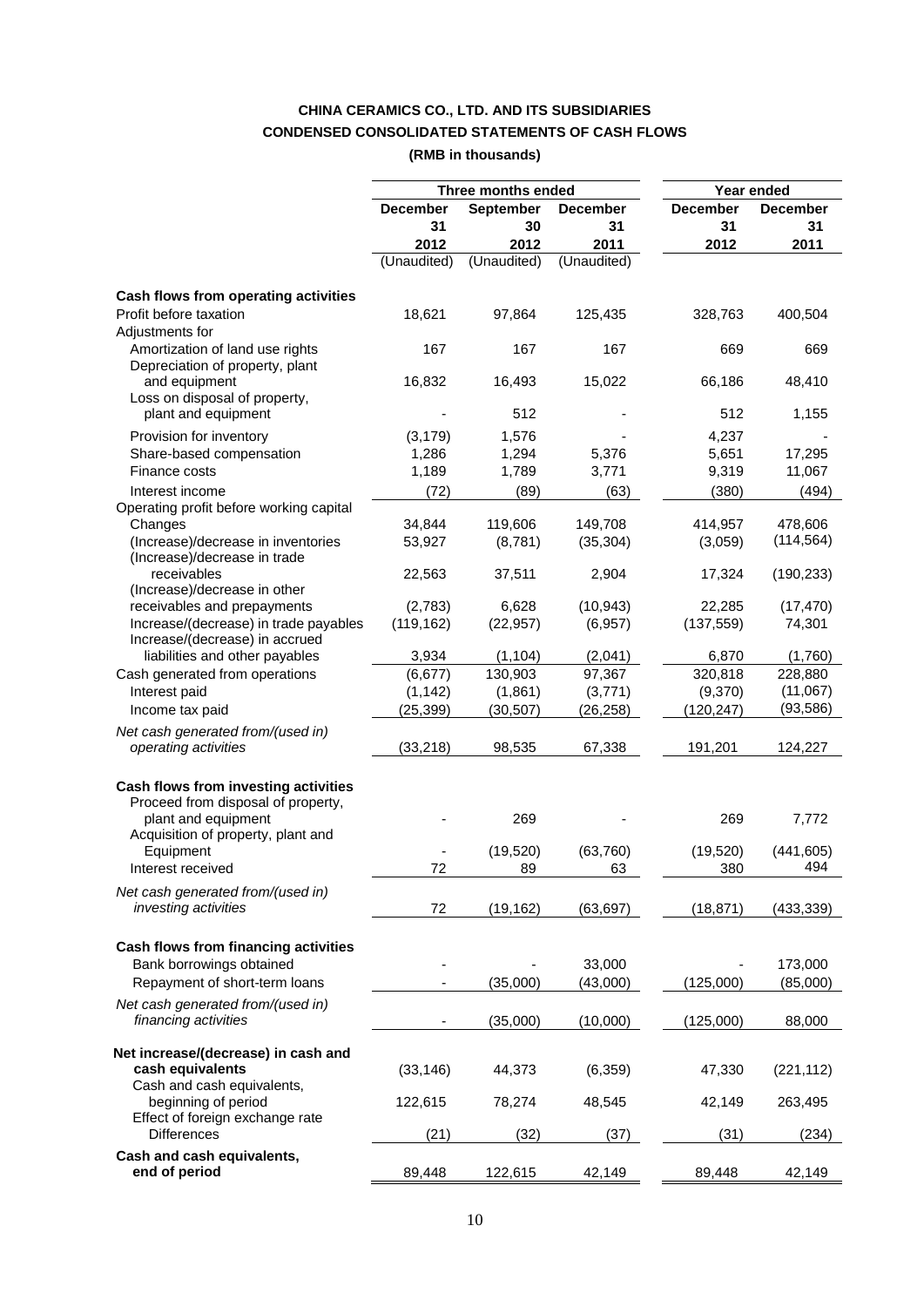# **CHINA CERAMICS CO., LTD. AND ITS SUBSIDIARIES UNAUDITED CONDENSED CONSOLIDATED STATEMEMTS OF FINANCIAL POSITION (U.S Dollar in thousands)**

|                                        | As at<br>December 31, 2012 | As at<br>December 31, 2011 |
|----------------------------------------|----------------------------|----------------------------|
| <b>ASSETS AND LIABILITIES</b>          |                            |                            |
| <b>Non-current assets</b>              |                            |                            |
| Property, plant and equipment          | 127,764                    | 134,007                    |
| Land use rights                        | 4,911                      | 4,968                      |
| Goodwill                               | 600                        | 593                        |
| Deferred tax asset                     | 170                        |                            |
|                                        | 133,445                    | 139,568                    |
| <b>Current assets</b>                  |                            |                            |
| Inventories                            | 46,645                     | 46,359                     |
| Trade receivables                      | 73,175                     | 75,185                     |
| Prepayments and other receivables      | 657                        | 4,191                      |
| Cash and bank balances                 | 14,357                     | 6,697                      |
|                                        | 134,834                    | 132,432                    |
| <b>Current liabilities</b>             |                            |                            |
| Trade payables                         | 18,479                     | 40,147                     |
| Accrued liabilities and other payables | 8,213                      | 7,047                      |
| Interest-bearing bank borrowings       | 1,605                      | 19,860                     |
| Income tax payable                     | 140                        | 5,575                      |
|                                        | 28,437                     | 72,629                     |
| <b>Non-current liabilities</b>         |                            |                            |
| Long term borrowings                   | 8,026                      | 9,533                      |
| Deferred tax liabilities               | 169                        | 173                        |
|                                        | 8,195                      | 9,706                      |
| <b>Net current assets</b>              | 106,397                    | 59,803                     |
| <b>Net assets</b>                      | 231,647                    | 189,665                    |
| <b>EQUITY</b>                          |                            |                            |
| Total shareholders' equity             | 231,647                    | 189,665                    |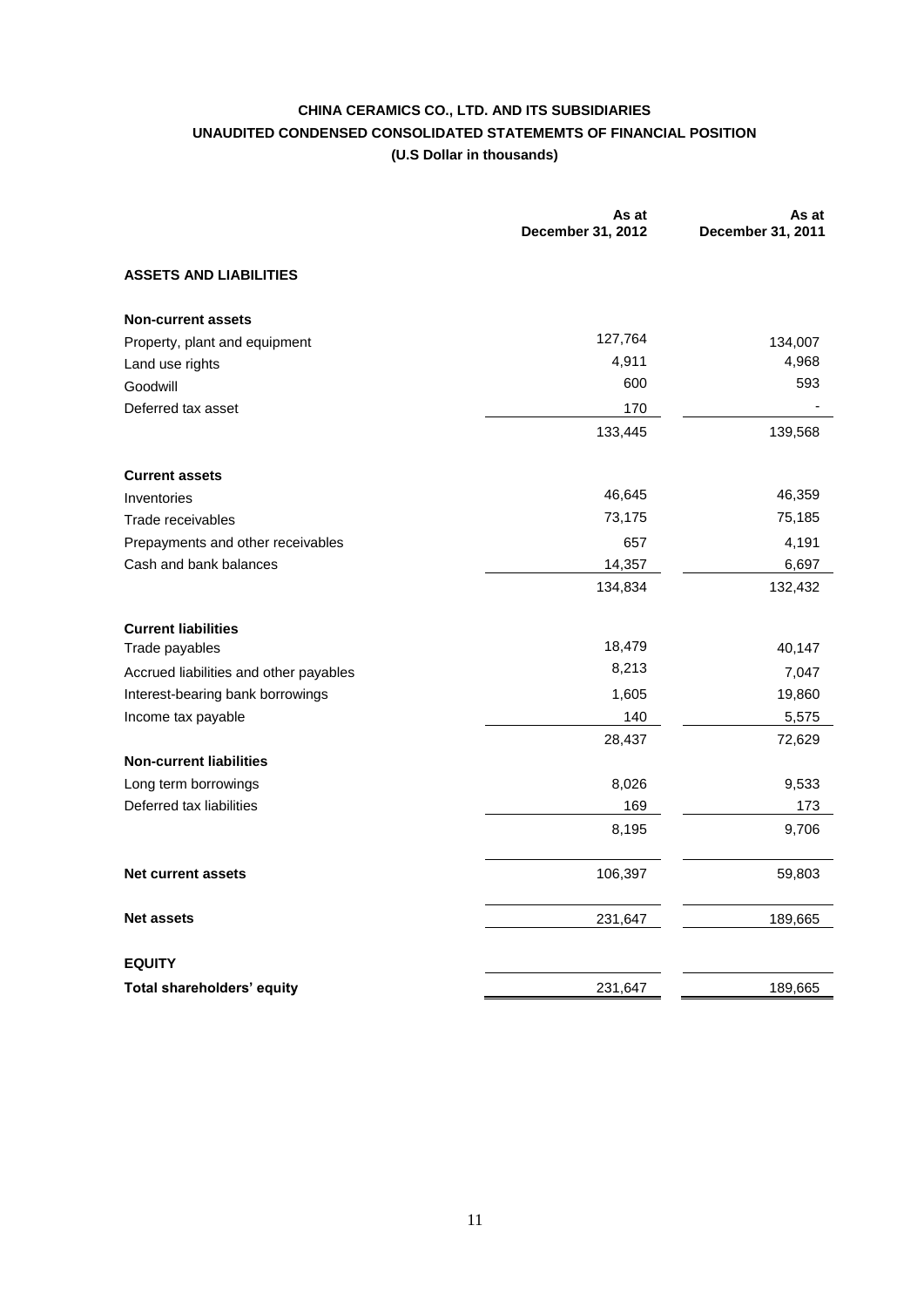# **CHINA CERAMICS CO., LTD. AND ITS SUBSIDIARIES**

# **UNAUDITED CONDENSED CONSOLIDATED STATEMENT OF COMPREHENSIVE INCOME**

|                                                    | Three months ended |              |             | Year ended  |             |  |
|----------------------------------------------------|--------------------|--------------|-------------|-------------|-------------|--|
|                                                    | December 31        | September 30 | December 31 | December 31 | December 31 |  |
|                                                    | 2012               | 2012         | 2011        | 2012        | 2011        |  |
|                                                    |                    |              |             |             |             |  |
| Revenue                                            | 40,011             | 62,116       | 63,828      | 230,740     | 231,361     |  |
| <b>Cost of Sales</b>                               | (35,084)           | (44, 412)    | (41, 884)   | (169, 897)  | (158, 887)  |  |
| Gross profit                                       | 4,927              | 17,704       | 21,944      | 60,843      | 72,474      |  |
| Selling and distribution<br>expenses               | (420)              | (480)        | (488)       | (1, 817)    | (1,835)     |  |
| Administrative expenses                            | (1,076)            | (1,065)      | (1,926)     | (4,787)     | (7, 147)    |  |
| Finance costs                                      | (195)              | (290)        | (593)       | (1, 488)    | (1,717)     |  |
| Other expenses/income                              | (48)               | (126)        | 796         | (250)       | 348         |  |
| Profit before taxation                             | 3,188              | 15,743       | 19,733      | 52,501      | 62,123      |  |
| Income tax expense                                 | (908)              | (4,030)      | (5,233)     | (13,563)    | (16,452)    |  |
| Net Profit for the period                          | 2,280              | 11,713       | 14,500      | 38,938      | 45,671      |  |
| Attributable to:<br>Shareholders of the<br>Company |                    |              |             |             |             |  |
| EPS-Basic                                          | 0.11               | 0.57         | 0.71        | 1.91        | 2.24        |  |
| <b>EPS-Diluted</b>                                 | 0.11               | 0.57         | 0.71        | 1.91        | 2.24        |  |
| Shares used in calculating<br>basic EPS            |                    |              |             |             |             |  |
| <b>Basic</b>                                       | 20,430,838         | 20,430,838   | 20,430,838  | 20,430,838  | 20,430,838  |  |
| <b>Diluted</b>                                     | 20,430,838         | 20,430,838   | 20,430,838  | 20,430,838  | 20,430,838  |  |

# **(U.S Dollar in thousands, except EPS and share data)**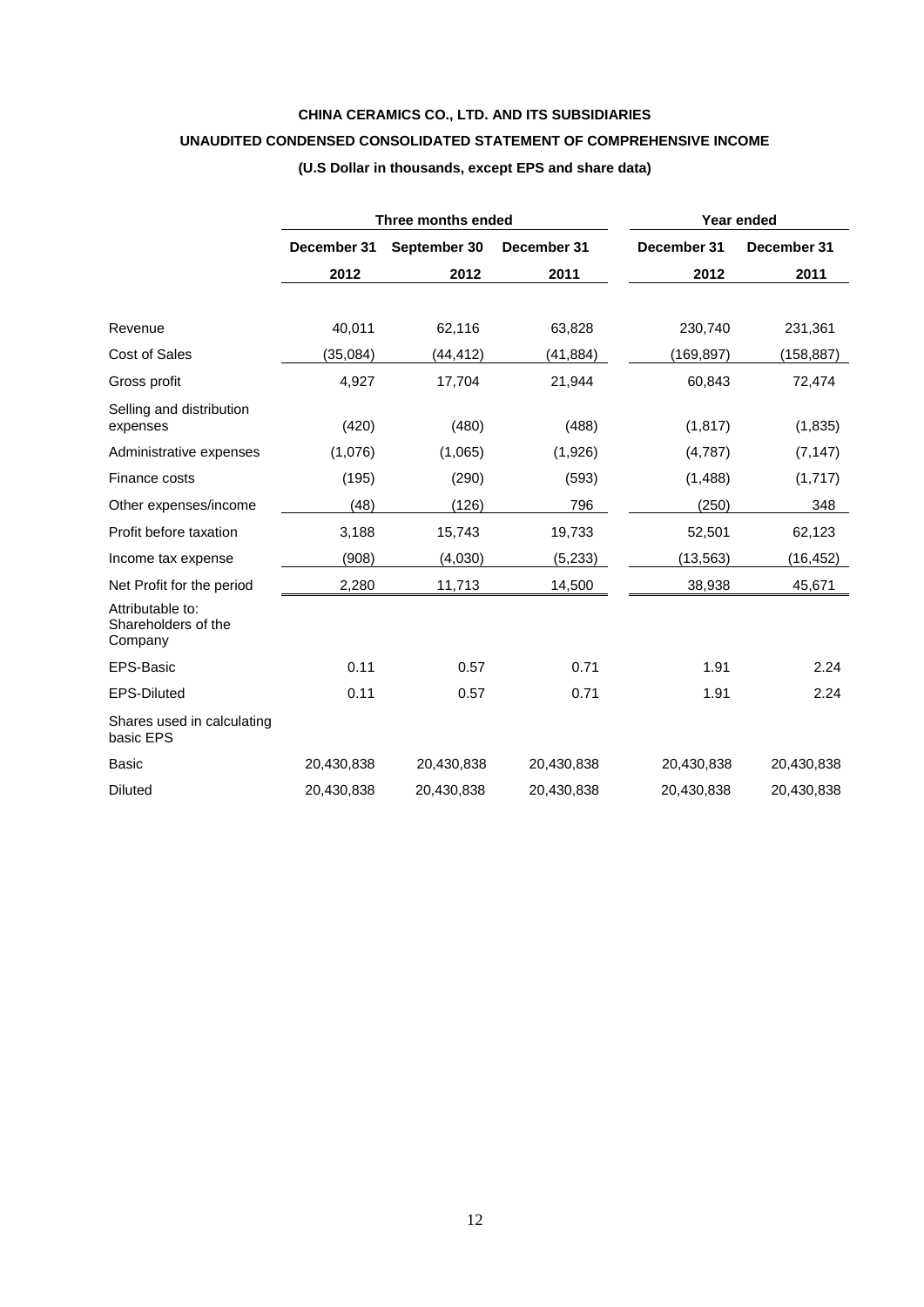# **CHINA CERAMICS CO., LTD. AND ITS SUBSIDIARIES UNAUDITED CONDENSED CONSOLIDATED STATEMENTS OF CASH FLOWS (U.S Dollar in thousands)**

|                                         |                 | Three months ended |           | Year ended      |                 |
|-----------------------------------------|-----------------|--------------------|-----------|-----------------|-----------------|
|                                         | <b>December</b> | September          | December  | <b>December</b> | <b>December</b> |
|                                         | 31              | 30                 | 31        | 31              | 31              |
|                                         | 2012            | 2012               | 2011      | 2012            | 2011            |
| Cash flows from operating activities    |                 |                    |           |                 |                 |
| Profit before taxation                  | 3,188           | 15,743             | 19,733    | 52,501          | 62,123          |
| Adjustments for                         |                 |                    |           |                 |                 |
| Amortization of land use rights         | 27              | 27                 | 27        | 107             | 104             |
| Depreciation of property, plant         |                 |                    |           |                 |                 |
| and equipment                           | 2,722           | 2,650              | 2,364     | 10,569          | 7,509           |
| Loss on disposal of property,           |                 |                    |           |                 |                 |
| plant and equipment                     |                 | 81                 |           | 81              | 178             |
| Provision for inventory                 | (502)           | 255                |           | 677             |                 |
| Share-based compensation                | 208             | 208                | 846       | 902             | 2,683           |
| Finance costs                           | 195             | 290                | 593       | 1,488           | 1,717           |
| Interest income                         |                 |                    |           |                 |                 |
| Operating profit before working capital | (12)            | (14)               | (11)      | (61)            | (77)            |
| Changes                                 | 5,826           | 19,240             | 23,552    | 66,264          | 74,237          |
| (Increase)/decrease in inventories      | 8,572           | (1,438)            | (5, 555)  | (489)           | (17, 770)       |
| (Increase)/decrease in trade            |                 |                    |           |                 |                 |
| receivables                             | 3,600           | 5,928              | 257       | 2,767           | (29, 507)       |
| (Increase)/decrease in other            |                 |                    |           |                 |                 |
| receivables and prepayments             | (427)           | 1,070              | (1,704)   | 3,559           | (2,710)         |
| Increase/(decrease) in trade payables   | (19,042)        | (3,646)            | (997)     | (21, 967)       | 11,525          |
| Increase/(decrease) in accrued          |                 |                    |           |                 |                 |
| liabilities and other payables          | 630             | (172)              | (316)     | 1,097           | (273)           |
| Cash generated from operations          | (841)           | 20,982             | 15,237    | 51,231          | 35,502          |
| Interest paid                           | (188)           | (302)              | (593)     | (1, 496)        | (1,717)         |
| Income tax paid                         | (4, 122)        | (4,906)            | (4, 140)  | (19, 203)       | (14, 516)       |
|                                         |                 |                    |           |                 |                 |
| Net cash generated from/(used in)       |                 |                    |           |                 |                 |
| operating activities                    | (5, 151)        | 15,774             | 10,504    | 30,532          | 19,269          |
|                                         |                 |                    |           |                 |                 |
| Cash flows from investing activities    |                 |                    |           |                 |                 |
| Proceed from disposal of property,      |                 |                    |           |                 |                 |
| plant and equipment                     |                 | 43                 |           | 43              | 1,198           |
| Acquisition of property, plant and      |                 |                    |           |                 |                 |
| Equipment                               |                 | (3, 104)           | (10, 269) | (3, 104)        | (68, 498)       |
| Interest received                       | 12              | 14                 | 11        | 61              | 77              |
|                                         |                 |                    |           |                 |                 |
| Net cash generated from/(used in)       |                 |                    |           |                 |                 |
| investing activities                    | 12              | (3,047)            | (10, 258) | (3,000)         | (67, 223)       |
|                                         |                 |                    |           |                 |                 |
| Cash flows from financing activities    |                 |                    |           |                 |                 |
| Bank borrowings obtained                |                 |                    | 5,259     |                 | 26,834          |
| Repayment of short-term loans           |                 | (5,642)            | (6, 713)  | (19, 875)       | (13, 185)       |
|                                         |                 |                    |           |                 |                 |
| Net cash generated from/(used in)       |                 |                    |           |                 |                 |
| financing activities                    |                 | (5,642)            | (1, 454)  | (19, 875)       | 13,649          |
| Net increase/(decrease) in cash and     |                 |                    |           |                 |                 |
| cash equivalents                        | (5, 139)        | 7,085              | (1,208)   | 7,657           | (34, 305)       |
| Cash and cash equivalents,              |                 |                    |           |                 |                 |
| beginning of period                     | 19,510          | 12,321             | 7,611     | 6,697           | 39,923          |
| Effect of foreign exchange rate         |                 |                    |           |                 |                 |
| <b>Differences</b>                      | (14)            | 104                | 294       | 3               | 1,079           |
|                                         |                 |                    |           |                 |                 |
| Cash and cash equivalents,              |                 |                    |           |                 |                 |
| end of period                           | 14,357          | 19,510             | 6,697     | 14,357          | 6,697           |
|                                         |                 |                    |           |                 |                 |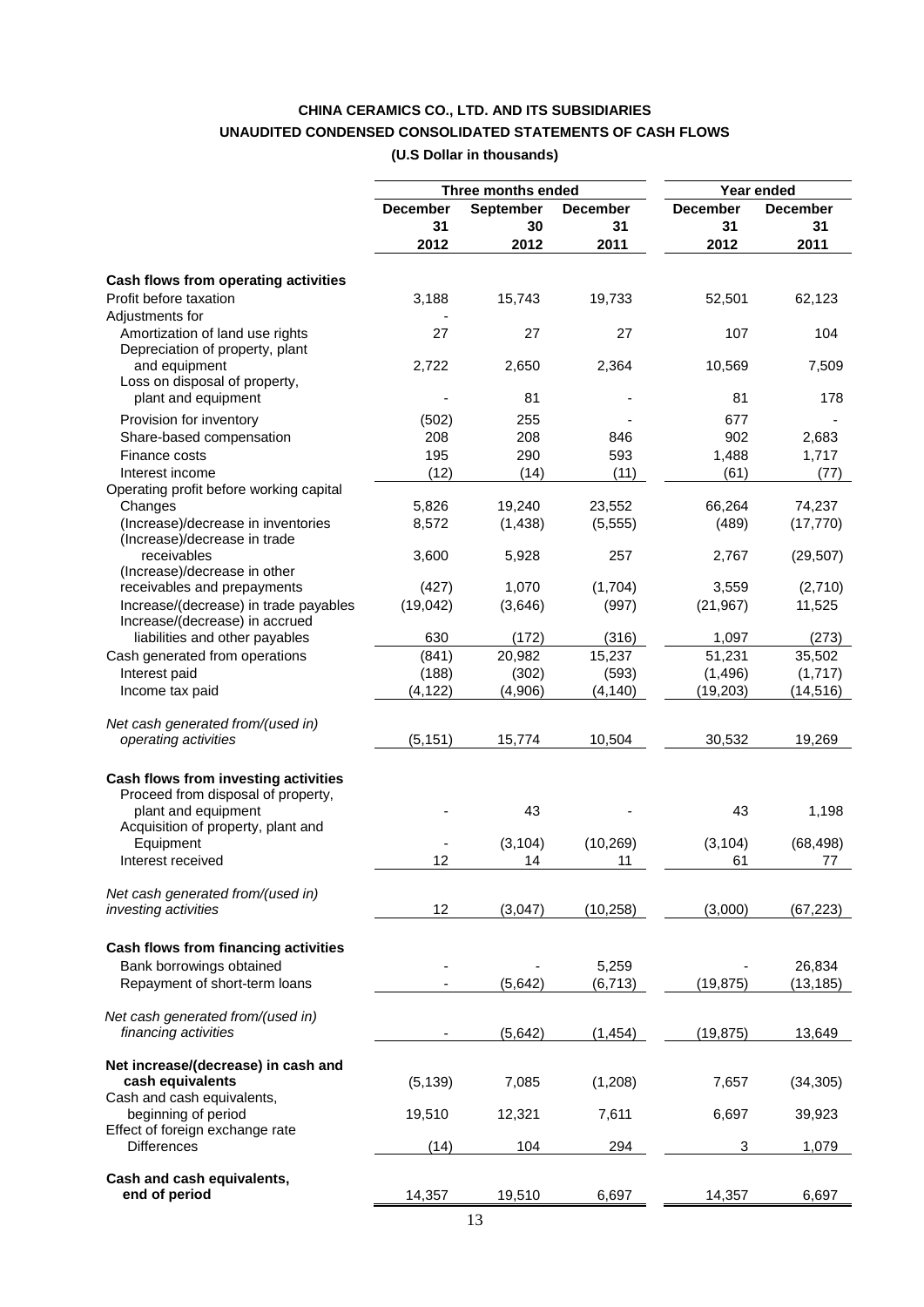**Source: China Ceramics Co., Ltd.**

#### **About Non-GAAP Financial Measures**

In addition to China Ceramics' condensed consolidation financial results under International Financial Reporting Standards ("IFRS"), the Company also provides Non-IFRS financial measures (referred to as Non-GAAP financial measures) for the fourth quarter of 2012, including Non-GAAP profit before taxation, Non-GAAP net income and Non-GAAP earnings per fully diluted shares, all of which exclude the share-based compensation expenses from their comparable IFRS measure. The Company believes that these Non-GAAP financial measures provide investors with another method for assessing China Ceramics' operating results in a manner that is focused on the performance of its ongoing operations and excludes share-based compensation expenses incurred for the stock option program. Readers are cautioned not to view Non-GAAP results on a stand-alone basis or as a substitute for results under GAAP, or as being comparable to results reported or forecasted by other companies, and should refer to the reconciliation of GAAP results with Non-GAAP results below. The Company believes that both management and investors benefit from referring to these Non-GAAP financial measures in assessing the performance of China Ceramics and when planning and forecasting future periods. The accompanying tables have more details on the GAAP financial measures that are most directly comparable to Non-GAAP financial measures and the related reconciliation between these financial measures.

#### **CHINA CERAMICS CO., LTD. Unaudited Reconciliation of GAAP to Non-GAAP Three months ended December 31, 2012**

|                        | <b>GAAP</b><br><b>RMB'000</b> | (1)                              | <b>Non-GAAP</b> | <b>GAAP</b>    | (1)            | <b>Non-GAAP</b> |
|------------------------|-------------------------------|----------------------------------|-----------------|----------------|----------------|-----------------|
|                        |                               | <b>RMB'000</b><br><b>RMB'000</b> | <b>USD'000</b>  | <b>USD'000</b> | <b>USD'000</b> |                 |
| Profit before taxation | 18.621                        | 1.286                            | 19.907          | 3.188          | 208            | 3,396           |
| Net profit             | 13.283                        | 1.286                            | 14.569          | 2.280          | 208            | 2,488           |
| EPS-Basic              | 0.65                          |                                  | 0.71            | 0.11           |                | 0.12            |
| EPS-Diluted            | 0.65                          |                                  | 0.71            | 0.11           |                | 0.12            |

#### **CHINA CERAMICS CO., LTD. Unaudited Reconciliation of GAAP to Non-GAAP Three months ended September 30, 2012**

|                        | <b>GAAP</b>    | (1)            | <b>Non-GAAP</b> | <b>GAAP</b>    | (1)            | <b>Non-GAAP</b> |
|------------------------|----------------|----------------|-----------------|----------------|----------------|-----------------|
|                        | <b>RMB'000</b> | <b>RMB'000</b> | <b>RMB'000</b>  | <b>USD'000</b> | <b>USD'000</b> | <b>USD'000</b>  |
| Profit before taxation | 97.864         | 1,294          | 99.158          | 15.743         | 208            | 15.951          |
| Net profit             | 72.811         | 1.294          | 74.105          | 11.713         | 208            | 11,921          |
| EPS-Basic              | 3.56           |                | 3.63            | 0.57           |                | 0.58            |
| EPS-Diluted            | 3.56           |                | 3.63            | 0.57           |                | 0.58            |

#### **CHINA CERAMICS CO., LTD. Unaudited Reconciliation of GAAP to Non-GAAP Three months ended December 31, 2011**

|                        | <b>GAAP</b>    | (1)            | <b>Non-GAAP</b> | <b>GAAP</b>    | (1)            | <b>Non-GAAP</b> |
|------------------------|----------------|----------------|-----------------|----------------|----------------|-----------------|
|                        | <b>RMB'000</b> | <b>RMB'000</b> | <b>RMB'000</b>  | <b>USD'000</b> | <b>USD'000</b> | <b>USD'000</b>  |
| Profit before taxation | 125.435        | 5.376          | 130.811         | 19.733         | 846            | 20.579          |
| Net profit             | 92.170         | 5.376          | 97.546          | 14.500         | 846            | 15.346          |
| EPS-Basic              | 4.51           |                | 4.77            | 0.71           |                | 0.75            |
| EPS-Diluted            | 4.51           |                | 4.77            | 0.71           |                | 0.75            |